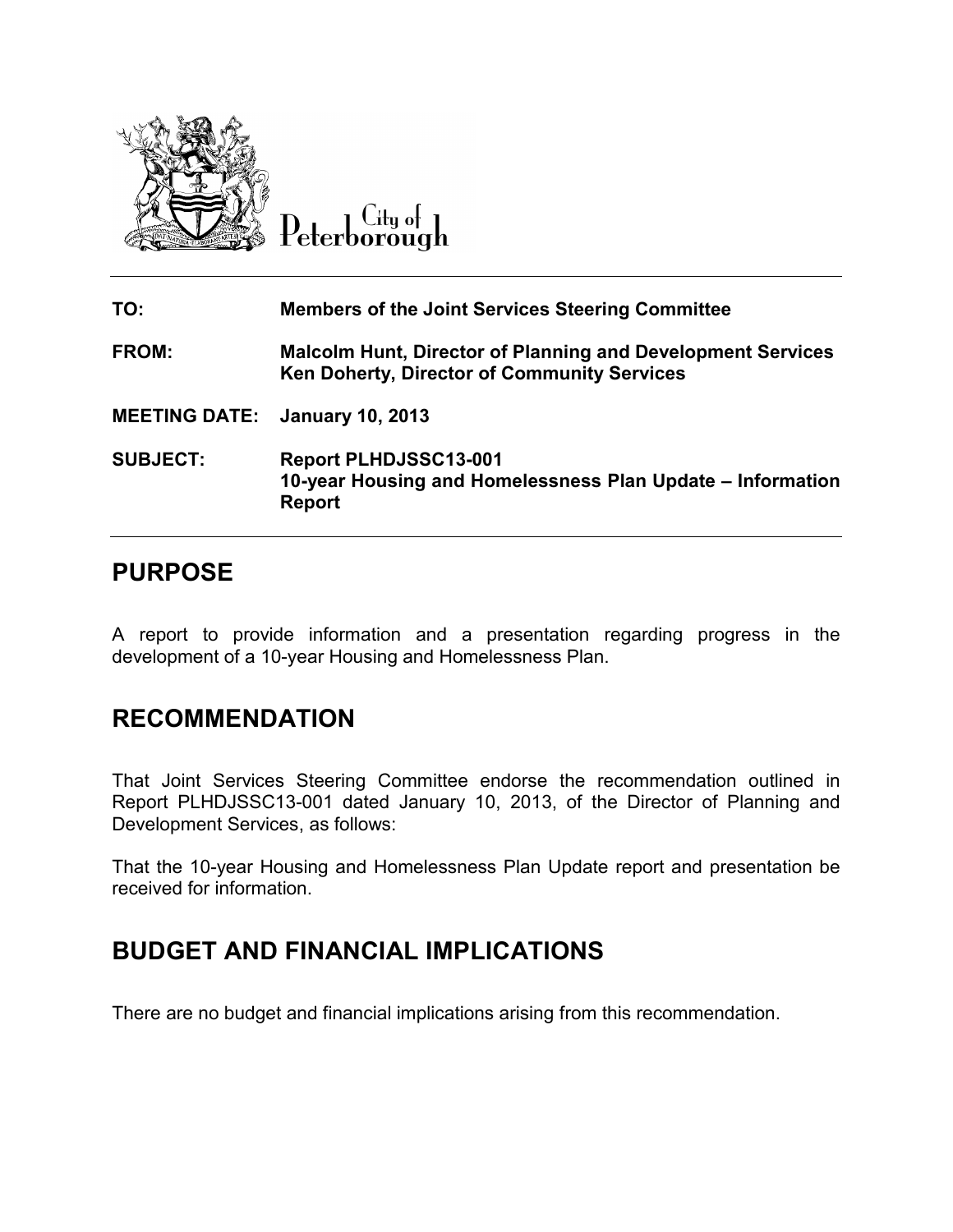# **BACKGROUND**

The City of Peterborough, as the Service Manager for Housing and Social Services for the City and County of Peterborough, is completing a 10-year Housing and Homelessness Plan. The Plan will create a long-term vision and identify goals that reflect the distinct housing and homelessness-related issues and needs for the City and County of Peterborough.

Development of the Plan requires on-going collaboration between the Housing and Social Services Divisions as some current responsibilities are inter-related. Also, there is a shift in focus from the province to long-term solutions rather than emergency responses to homelessness. The development of the Housing and Homelessness Plan project is led by a Steering Committee and a Project Team (see City, County and Township staff membership lists attached as Appendix A).

City Council Report PLHDJSSC12-003 of June 13, 2012 describes the provincial requirements for the Plan as set out in the Housing Services Act (2011) and the Provincial Housing Policy Statement.

The withdrawal of some provincial social assistance funding (i.e. capping Discretionary Benefits and eliminating Community Start-up and Maintenance Benefit) creates a challenging context in which to discuss the Plan. The province has created new programs (i.e. Investment in Affordable Housing and Community Homelessness Prevention Initiative) which have greater municipal flexibility but overall there is less provincial funding. Municipalities must set priorities to meet local needs, and exercise solid judgement around the need for service delivery and cost control.

#### Housing and Homelessness Plan Consultant Hired

The City received three submissions in response to a Request for Proposals, in August, 2012. Tim Welch Consulting (TWC) was the successful proponent. This firm's submission and subsequent interview demonstrated a good understanding of strategic planning, and offered a well rounded team of professionals with knowledge of housing, homeless services and community consultation. TWC began working with the City in October 2012.

#### Need and Demand Study

Currently, TWC is developing the Need and Demand Study for the City and County, based on a review of current documents and reports from the City, County and community, first-hand accounts of need especially among people experiencing homelessness and those serving them, and a special order for Statistics Canada census data. The Need and Demand Study will be completed February 2013.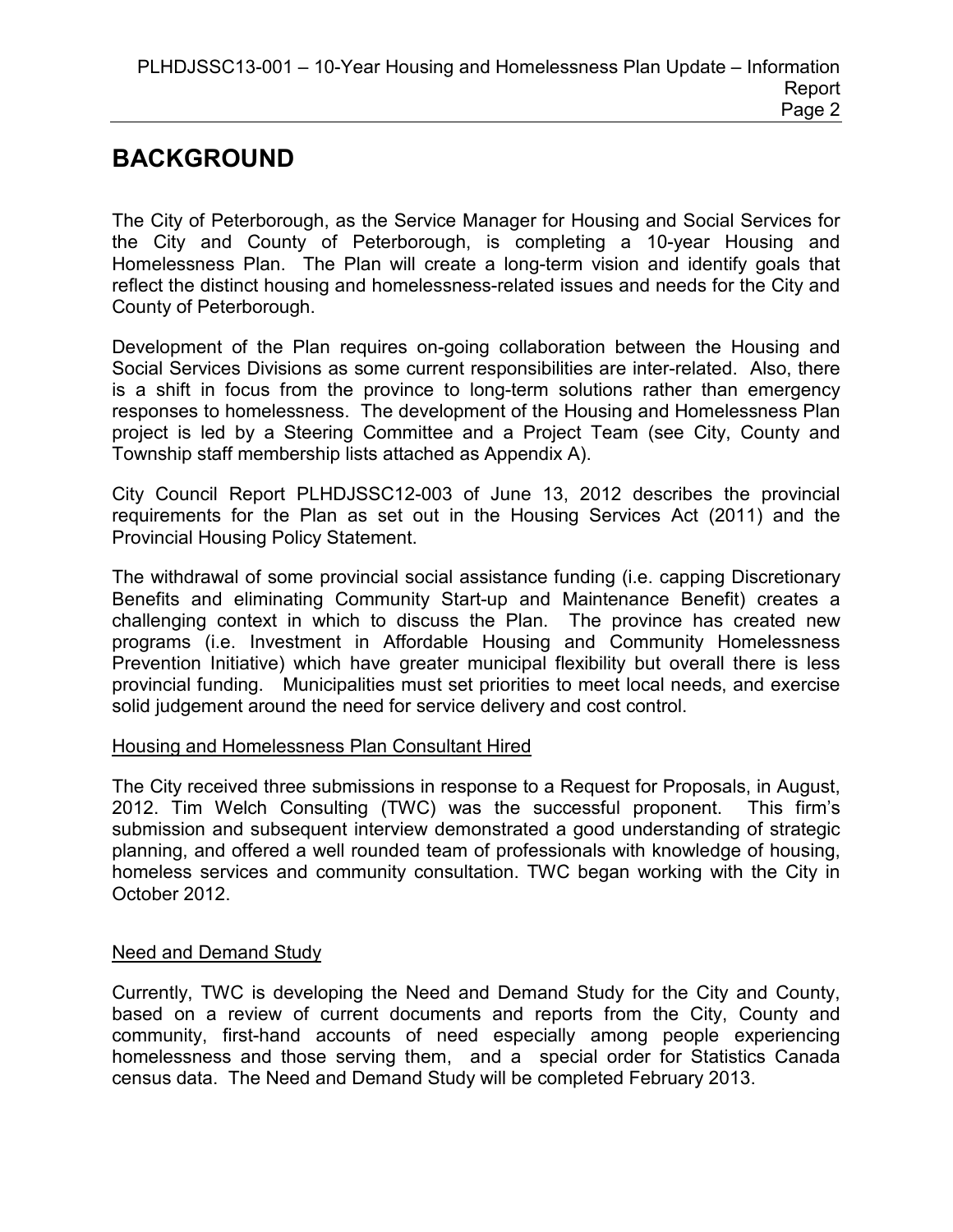A sample of early observations is as follows:

- Population growth in the City is due to in-migration across all age cohorts (unlike similar sized areas where there is a net decline of young adults).
- There is a forecasted growth in 'young' seniors over the next decade, and many in this cohort are homeowners now.
- Housing stock in this area is relatively old, and the need for major repairs is slightly higher in Peterborough City and County than the rest of Ontario.

### Communication and Engagement Plan

TWC has completed a detailed and broad Communication and Engagement Plan, which has been approved by the Project Team. Engagement Discussion Questions are relatively simple, and are prompts to stimulate considerable discussion. These questions are attached as Appendix B.

TWC has agreed use the Affordable Housing Action Committee and the Homelessness Support Services Coordinating Committee as on-going community 'sounding boards'. The consultants are carrying out almost thirty individual key informant interviews and have participated in two Township Council delegations.

TWC is attending committee meetings including: the Federal Homelessness Partnering Strategy Community Advisory Board, the Social Housing Provider Group (including Supportive Housing Network, Home Grown Homes, Habitat for Humanity and several AHP developers), the Home Response Coalition, several aboriginal organizations, and the Poverty Reduction Networks subcommittees.

TWC has organized Round Tables for in-depth discussion among specialists. One meeting with builders, a landlord association and realtors has been held, and future meetings will be held with service providers, market and social housing tenants, and people with lived experience or who are at risk of homelessness.

Housing and Homelessness Plan Bulletins are part of the communications strategy of the Project Team, and will continue to the end of the project. Bulletins 1 and 2 are attached as Appendix C and D. The City of Peterborough website has a section on the 10-Year Housing and Homelessness Plan at the following link:

[http://www.peterborough.ca/Living/City\\_Services/Housing\\_Division/10](http://www.peterborough.ca/Living/City_Services/Housing_Division/10-year_Housing_and_Homelessness_Plan.htm) year Housing and Homelessness Plan.htm

Early in 2013, as a second step in community engagement, TWC will produce a "What We Heard" document to validate their findings and confirm with the Project Team, Steering Committee, and community members that various perspectives are accurately reflected.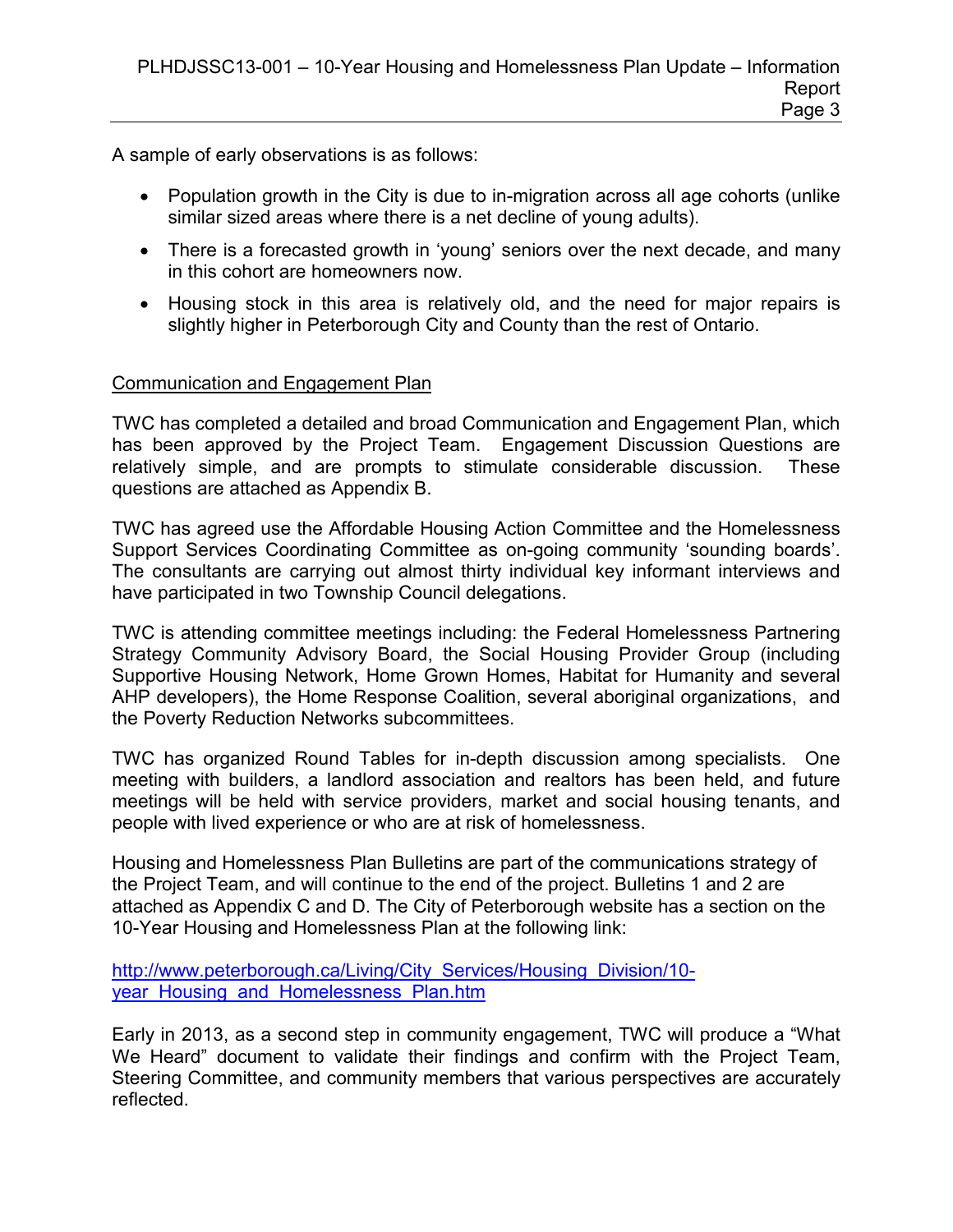The consultant's initial findings from consultations with stakeholders include the following observations:

- A significant number of households have ongoing affordability problems.
- There are strong information sharing and co-ordination practices exist among the organizations providing support services for homeless people and housing.
- Proactive co-ordinating work in the sector is undertaken by City staff.
- Various models of housing with supports could help meet some of the specific or higher needs of people in the community.
- Some people remain in the shelters (and therefore are homeless) for many weeks at a time as there is no housing alternative that they can afford.
- There are significant costs to fire, police and EMS services because of the lack of supported or supportive affordable housing.
- Multiple stakeholders have expressed concern over substandard rooming house units, which can provide the only affordable housing alternative for people in the shelters.

#### Township Perspectives

Delegations to eight Township Council meetings have been completed by the Housing Division with support from the Project Team. Council members were provided with an update on Housing Division business, including the 10-Year Housing and Homelessness Plan. TWC went to two of these Township meetings, and have plans to call several Township Council representatives to follow up.

Generally, all Townships expressed concern about high core housing need in Peterborough County, and reinforced concerns about aging demographics in the County, the scarcity of rental housing options, and stated that some current homeowners have trouble with maintenance and upkeep of their own homes. Land use land initiatives such as community improvement plan area incentives for affordable housing are in the works in one Township. Some questions were asked about provincial funding cuts and several specific operational issues were raised about social housing.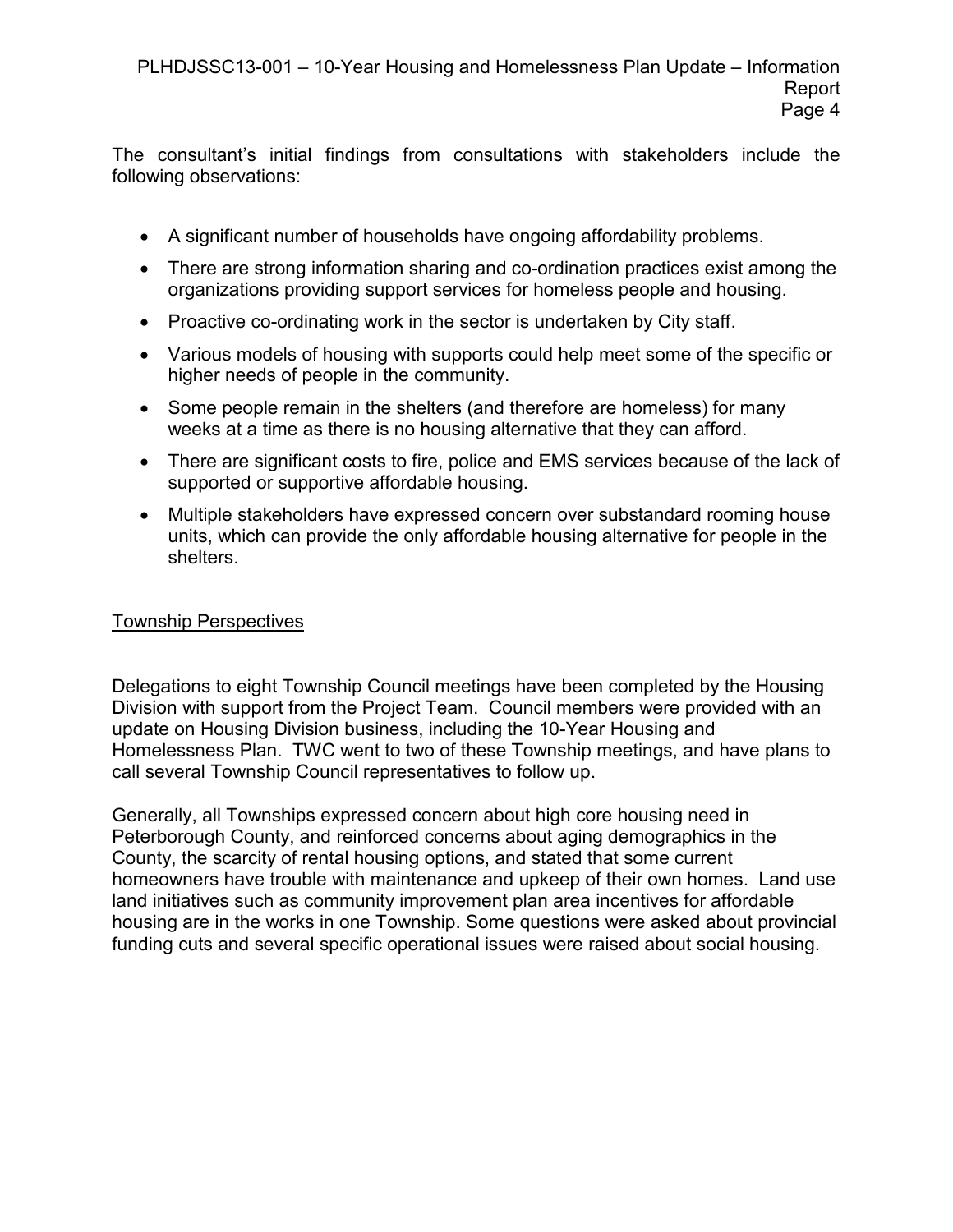## **SUMMARY**

The Housing and Homelessness Plan project is progressing well. This report provides an update on the Plan during its development phase. A subsequent report will present the draft plan to Joint Service Steering Committee and City Council, before it is submitted to the Ministry of Municipal Affairs and Housing for their review. The final Plan is due to the Ministry in January 2014.

Submitted by,

Malcolm Hunt<br>Director of Planning and Development Services Housing Division Manager Director of Planning and Development Services

Ken Doherty<br>
Director of Community Services<br>
Director of Community Services<br>
Cocial Services D

Social Services Division Manager

Contact Name: Dorothy Olver Phone: 705-748-8830 Ext. 3635 Fax: 705-876-4620 Toll Free: 855-738-3755 E-Mail: dolver@peterborough.ca

| Appendix A – 10-year Housing and Homelessness Plan                   |
|----------------------------------------------------------------------|
| <b>Committee Membership Lists</b>                                    |
| Appendix B – Engagement Discussion Questions                         |
| Appendix C – Ten-Year Housing and Homelessness Plan – Vol. 1 Issue 1 |
| Appendix D – Ten-Year Housing and Homelessness Plan – Vol. 1 Issue 2 |
|                                                                      |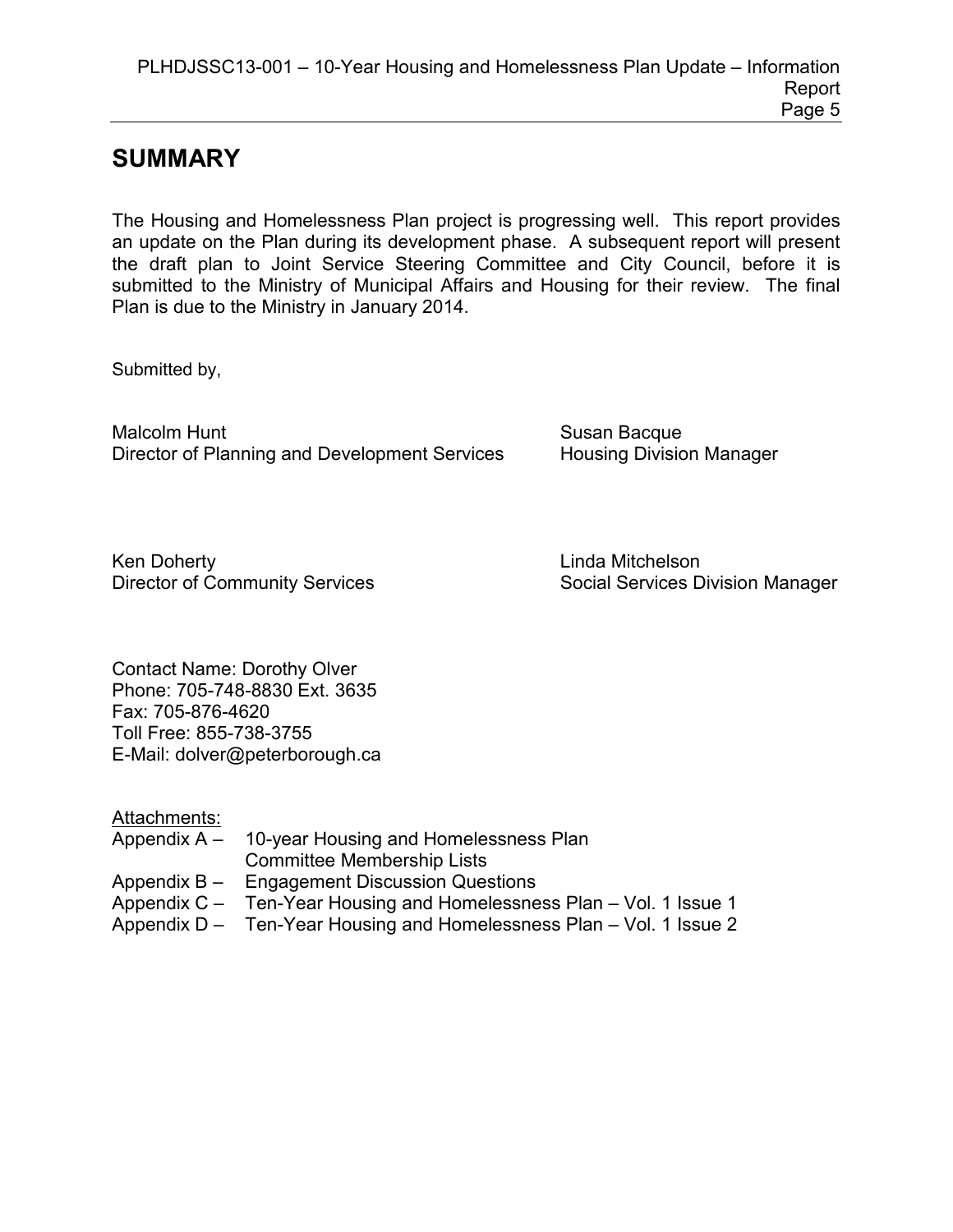Appendix A

#### **10-year Housing and Homelessness Plan Committee Membership Lists**

### **Project Steering Committee**

| Malcolm Hunt (Chair) | City of Peterborough, Director of Planning and Development |
|----------------------|------------------------------------------------------------|
|                      | <b>Services</b>                                            |
| Ken Doherty          | City of Peterborough, Director of Community Services       |
| <b>Bryan Weir</b>    | County of Peterborough, Director of Planning               |
| Linda Mitchelson     | City of Peterborough, Social Services Division Manager     |
| Susan Bacque         | City of Peterborough, Housing Division Manager             |
| Rebecca Morgan-Quin  | City of Peterborough, Housing Programs Officer             |
| Dorothy Olver        | City of Peterborough, Social Services Program Manager      |
| Alex McLeod          | City of Peterborough, Manager, Real Estate                 |
| Michelle Longhurst   | City of Peterborough, Housing Programs Assistant           |

### **Project Team**

| Susan Bacque (Chair)     | City of Peterborough, Housing Division Manager         |
|--------------------------|--------------------------------------------------------|
| Linda Mitchelson         | City of Peterborough, Social Services Division Manager |
| Angela Chittick          | Smith/Ennismore/Lakefield, Township Clerk              |
| lain Mudd                | County of Peterborough, Manager of Planning            |
| Dorothy Olver            | City of Peterborough, Social Services Program Manager  |
| Rebecca Morgan-Quin      | City of Peterborough, Housing Programs Officer         |
| Sharron Hayton           | City of Peterborough, Customer Service Coordinator     |
| Janet Sheward            | City of Peterborough, Corporate Policy Coordinator     |
| <b>Christie MacIsaac</b> | City of Peterborough, Planning Technician              |
| Ken Hetherington         | City of Peterborough, Manager of Planning              |
| Michelle Longhurst       | City of Peterborough, Housing Programs Assistant       |